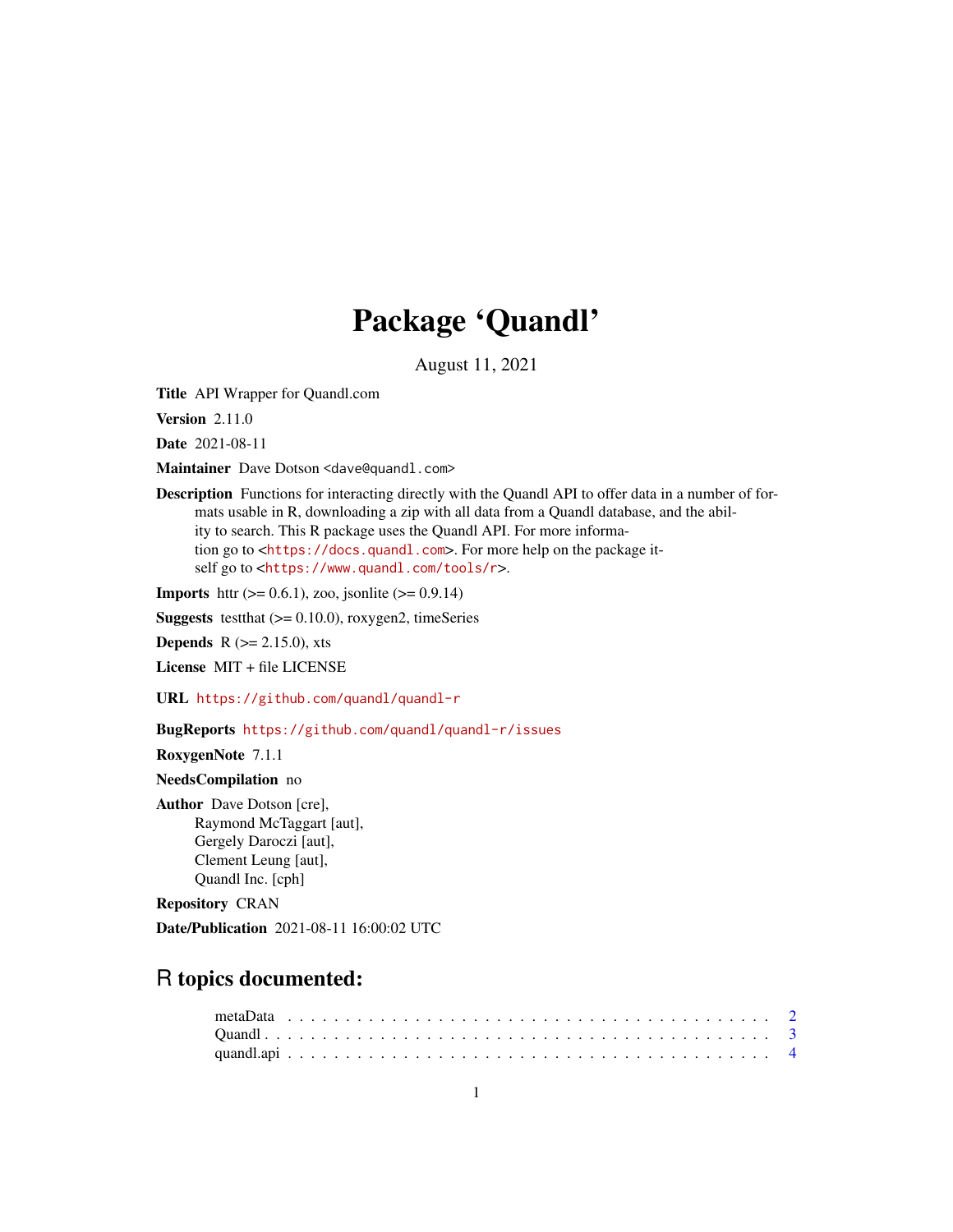#### <span id="page-1-0"></span>2 metaData

| 16 |
|----|
|    |

metaData *Retrieve metadata from a Quandl series or search results*

# Description

Retrieve metadata from a Quandl series or search results

# Usage

metaData(x)

# Arguments

x A Quandl time series object or search results with attached meta data.

#### Value

Returns a list of meta data about the series or search results.

# See Also

[Quandl](#page-2-1), [Quandl.search](#page-14-1)

# Examples

## Not run: metaData(ts)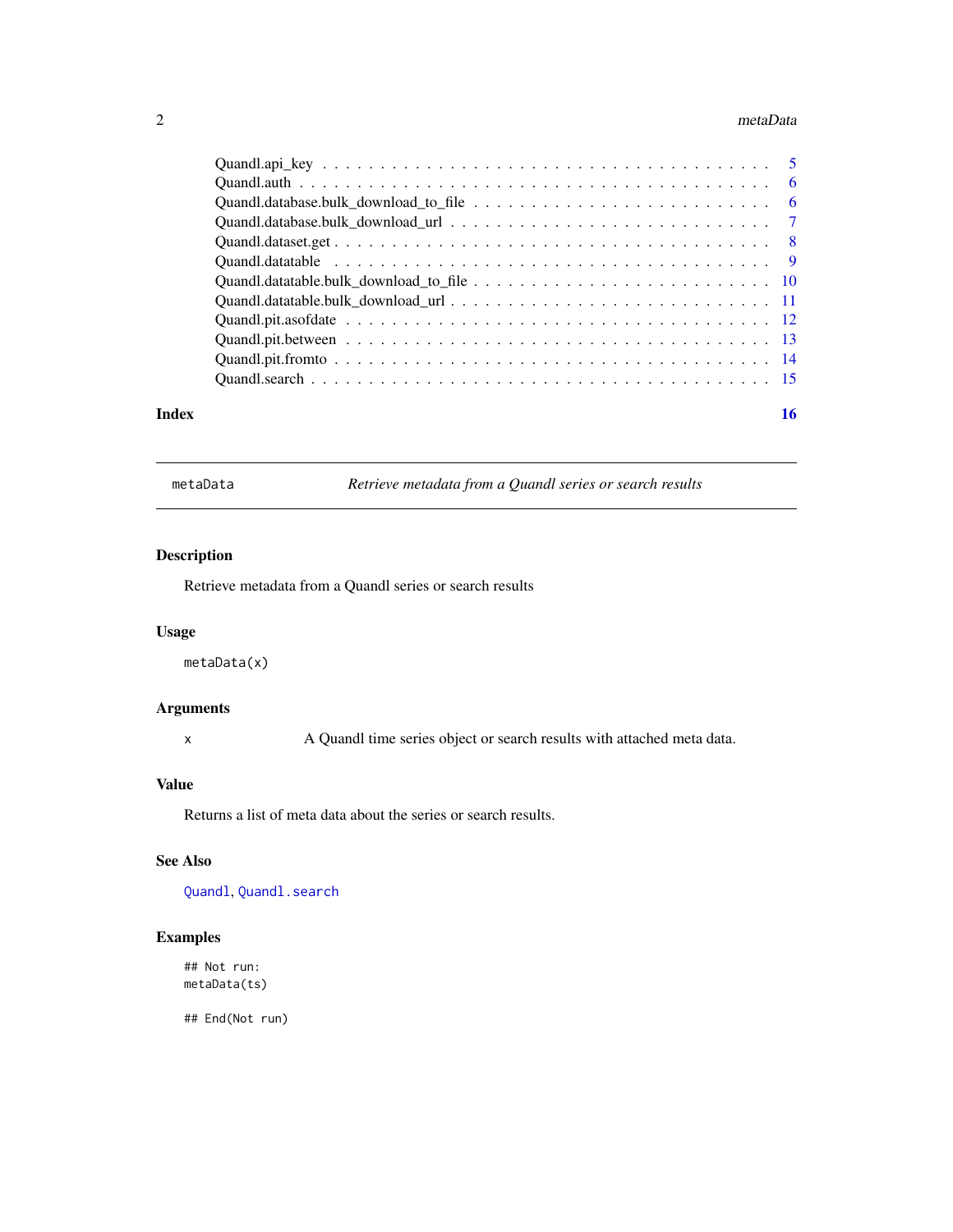<span id="page-2-1"></span><span id="page-2-0"></span>

Retrieves Data from the Quandl Dataset endpoint and formats

#### Usage

```
Quandl(
  code,
  type = c("raw", "ts", "zoo", "xts", "timeSeries"),
  transform = c("", "diff", "rdiff", "normalize", "cumul", "rdiff_from"),
  collapse = c("", "daily", "weekly", "monthly", "quarterly", "annual"),
 order = c("desc", "asc"),meta = FALSE,
  force_irregular = FALSE,
  ...
\mathcal{L}
```
#### Arguments

| code                    | Dataset code on Quandl specified as a string or an array of strings.                                                                                                                        |
|-------------------------|---------------------------------------------------------------------------------------------------------------------------------------------------------------------------------------------|
| type                    | Type of data returned specified as string. Can be 'raw', 'ts', 'zoo', 'xts' or<br>'timeSeries'.                                                                                             |
| transform               | Apply Quandl API data transformations.                                                                                                                                                      |
| collapse                | Collapse frequency of Data.                                                                                                                                                                 |
| order                   | Select if data is given to R in ascending or descending formats. Helpful for the<br>rows parameter.                                                                                         |
| meta<br>force_irregular | Adds meta data as an attribute to the returned Data.                                                                                                                                        |
|                         | When set to TRUE, forces the index of the Data to be of date format yyyy-mm-<br>dd                                                                                                          |
| $\ddotsc$               | Additional named values that are interpreted as Quandl API parameters. Please<br>see https://docs.quandl.com/docs/in-depth-usage#get-time-series-metadata<br>for a full list of parameters. |

# Details

Set your api\_key with Quandl.api\_key function. For instructions on finding your api key go to <https://www.quandl.com/account/profile>.

# Value

Depending on the type the class is either data.frame, time series, xts, zoo or timeSeries.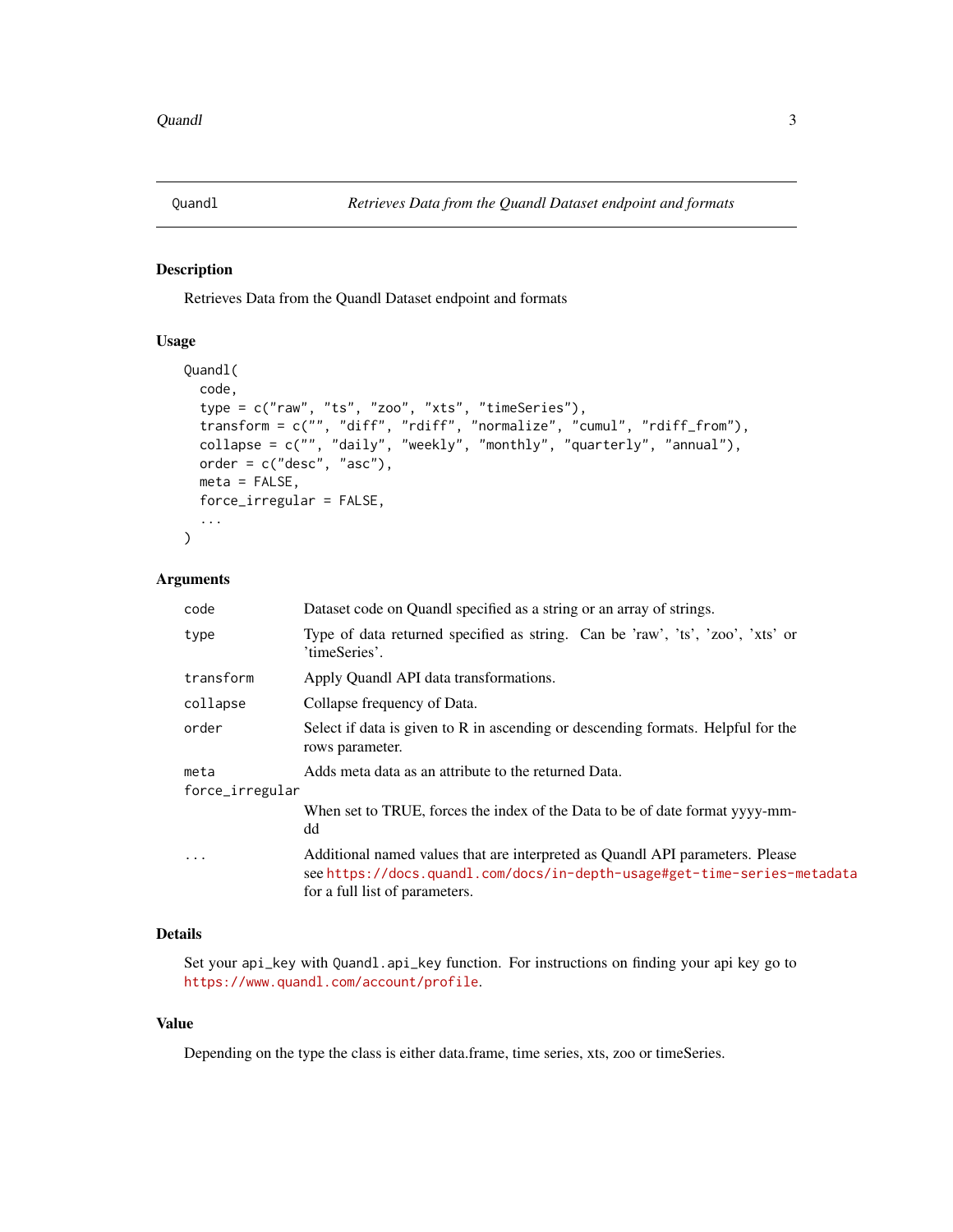# <span id="page-3-0"></span>References

This R package uses the Quandl API. For more information go to <https://docs.quandl.com>. For more help on the package itself go to <https://www.quandl.com/tools/r>.

# See Also

[Quandl.api\\_key](#page-4-1)

# Examples

```
## Not run:
quandldata = Quandl("NSE/OIL", collapse="monthly", start_date="2013-01-01", type="ts")
plot(quandldata[,1])
```
## End(Not run)

#### quandl.api *Executes Quandl API calls*

# Description

Executes Quandl API calls

#### Usage

```
quandl.api(
  path,
  http = c("GET", "PUT", "POST", "DELETE"),
  postdata = NULL,
  ...
\mathcal{L}
```
#### Arguments

| path     | Path to api resource.                                                                                                     |
|----------|---------------------------------------------------------------------------------------------------------------------------|
| http     | Type of http request sent.                                                                                                |
| postdata | A character or raw vector that is sent in a body.                                                                         |
| .        | Named values that are interpretted as Quandl API parameters. Please see https:<br>$\frac{1}{\sqrt{6}}$ //docs.quandl.com. |

# Details

Set your api\_key with Quandl.api\_key function. For instructions on finding your api key go to <https://www.quandl.com/account/profile>

# Value

Quandl API response.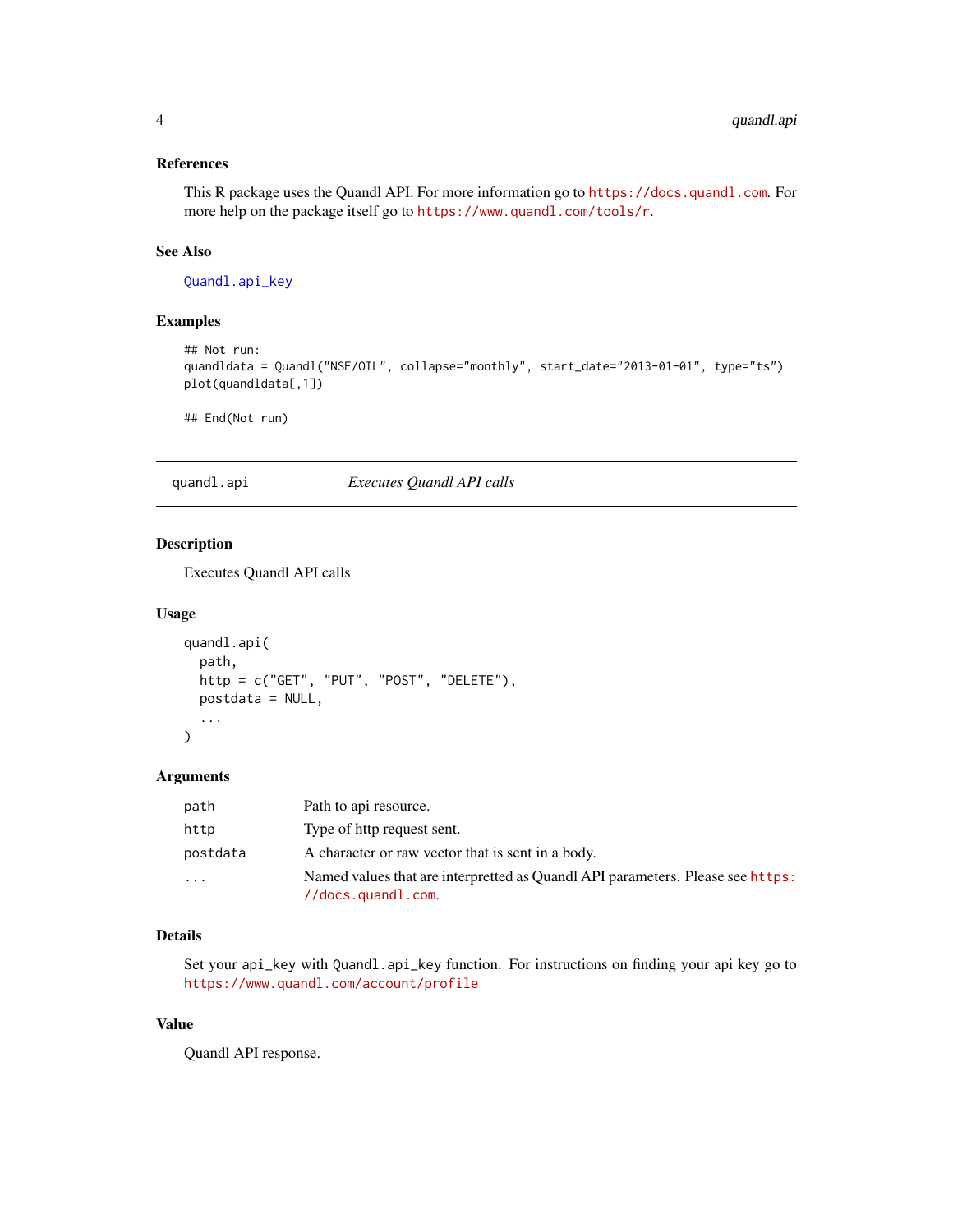# <span id="page-4-0"></span>Quandl.api\_key 5

# See Also

[Quandl.api\\_key](#page-4-1)

# Examples

```
## Not run:
quandldata = quandl.api(path="datasets/NSE/OIL", http="GET")
plot(quandldata[,1])
```
## End(Not run)

<span id="page-4-1"></span>Quandl.api\_key *Query or set Quandl API key*

# Description

Query or set Quandl API key

#### Usage

```
Quandl.api_key(api_key)
```
# Arguments

api\_key Optionally passed parameter to set Quandl api\_key.

# Value

Returns invisibly the currently set api\_key.

# Examples

```
## Not run:
Quandl.api_key('foobar')
```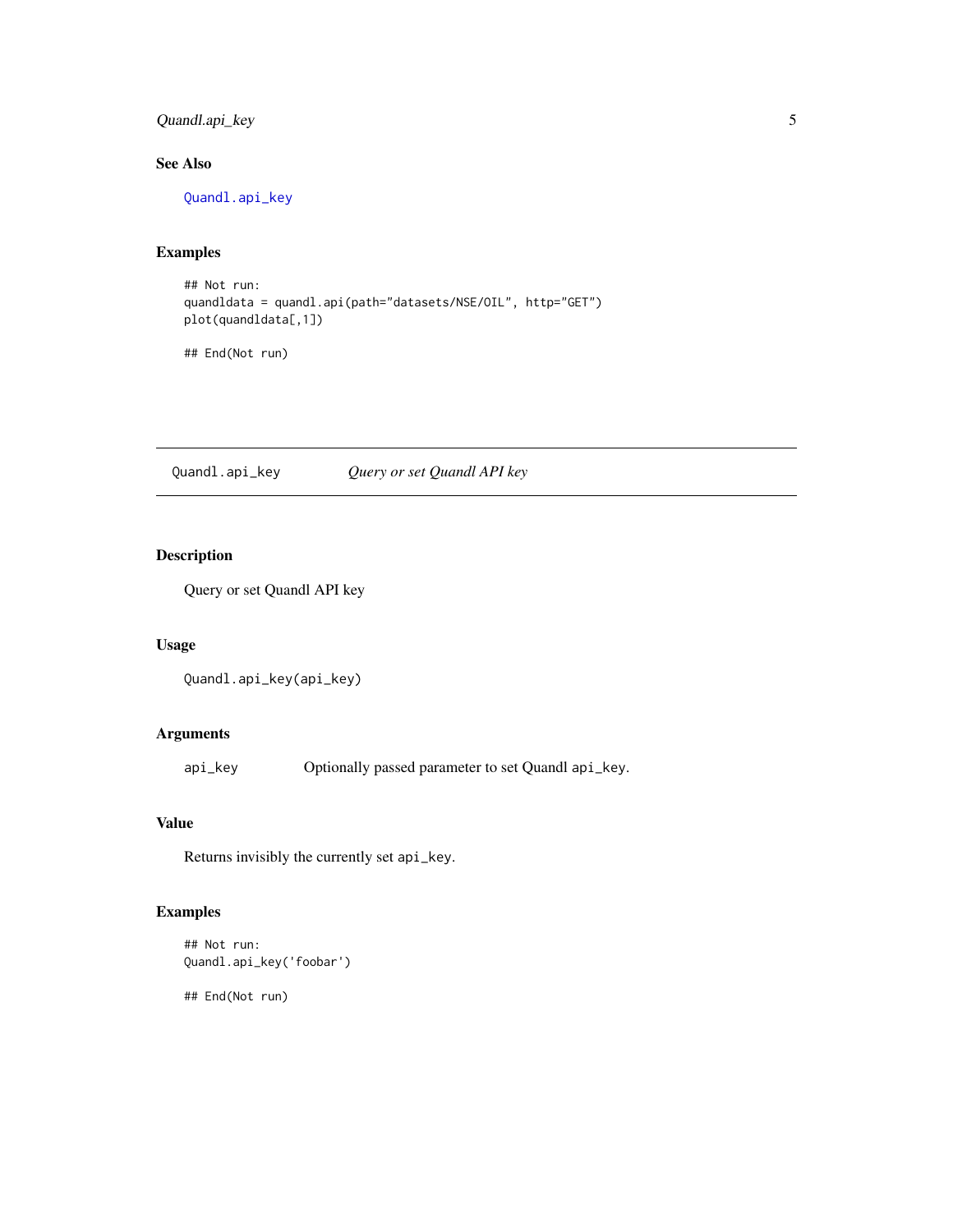<span id="page-5-0"></span>

Deprecated. Alias of [Quandl.api\\_key](#page-4-1)

# Usage

Quandl.auth(auth\_token)

#### Arguments

auth\_token Optionally passed parameter to set Quandl auth\_token.

# Value

Returns invisibly the currently set auth\_token.

#### See Also

[Quandl](#page-2-1)

# Examples

```
## Not run:
Quandl.auth('foobar')
```
## End(Not run)

Quandl.database.bulk\_download\_to\_file *Downloads a zip with all data from a Quandl database*

## Description

Downloads a zip with all data from a Quandl database

# Usage

Quandl.database.bulk\_download\_to\_file(database\_code, filename, ...)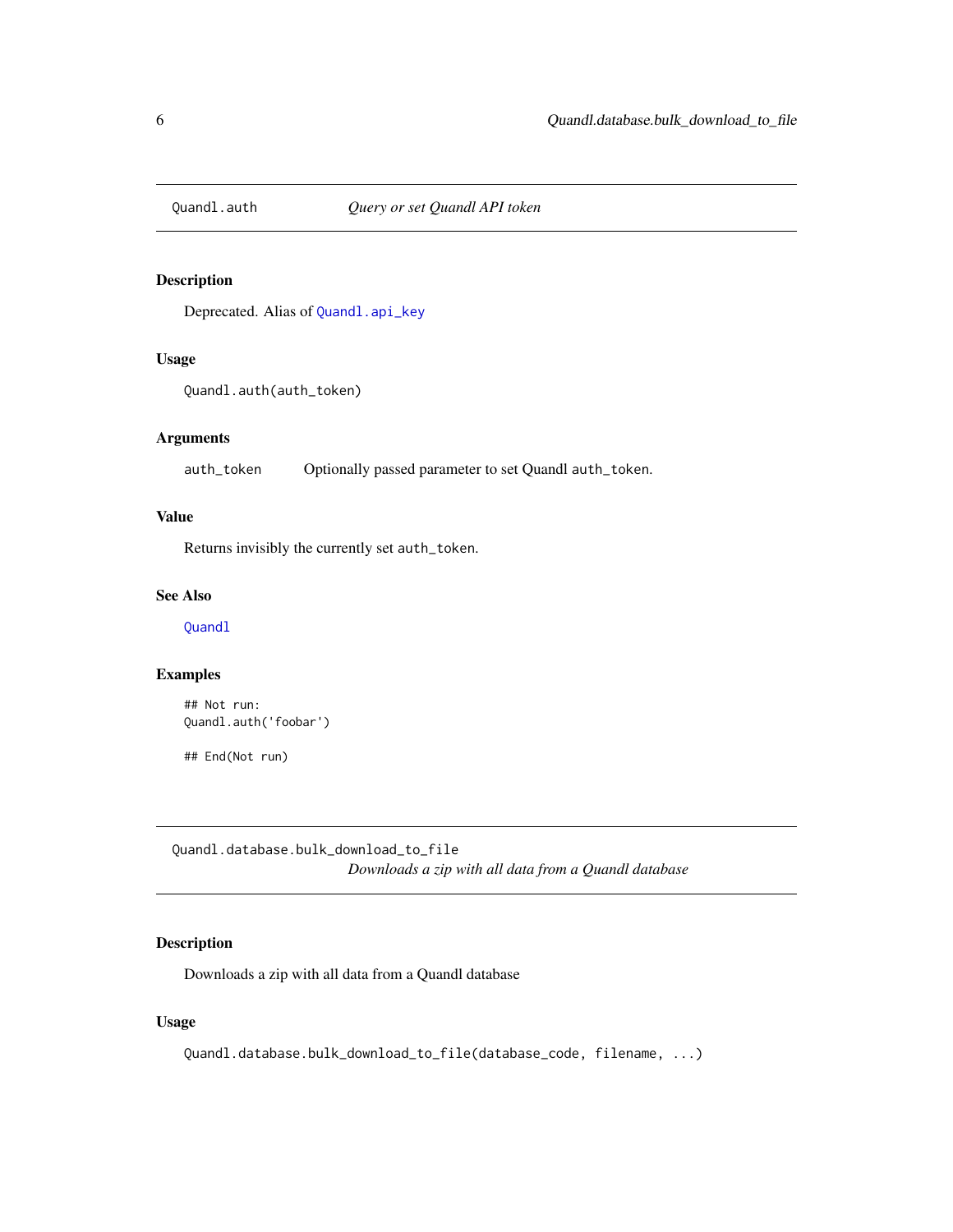#### <span id="page-6-0"></span>Arguments

|          | database_code Database code on Quandl specified as a string.                                                                                                       |
|----------|--------------------------------------------------------------------------------------------------------------------------------------------------------------------|
| filename | Filename (including path) of file to download.                                                                                                                     |
| .        | Additional named values that are interpreted as Quandl API parameters. Please<br>see https://docs.quandl.com/docs/parameters-2 for a full list of parame-<br>ters. |

# Details

Set your api\_key with Quandl.api\_key function. For instructions on finding your api key go to <https://www.quandl.com/account/profile>

#### Value

The filename of the downloaded file.

#### See Also

[Quandl.api\\_key](#page-4-1)

### Examples

```
## Not run:
Quandl.database.bulk_download_to_file("NSE", "./NSE.zip")
```
## End(Not run)

Quandl.database.bulk\_download\_url *Returns the bulk download url*

# Description

Returns the bulk download url

#### Usage

```
Quandl.database.bulk_download_url(database_code, ...)
```
#### Arguments

|                         | database_code Database code on Quandl specified as a string.                                                                                              |
|-------------------------|-----------------------------------------------------------------------------------------------------------------------------------------------------------|
| $\cdot$ $\cdot$ $\cdot$ | Additional named values that are interpreted as Quandl API parameters. Please<br>see https://docs.quandl.com/docs/parameters-2 for a full list of parame- |
|                         | ters.                                                                                                                                                     |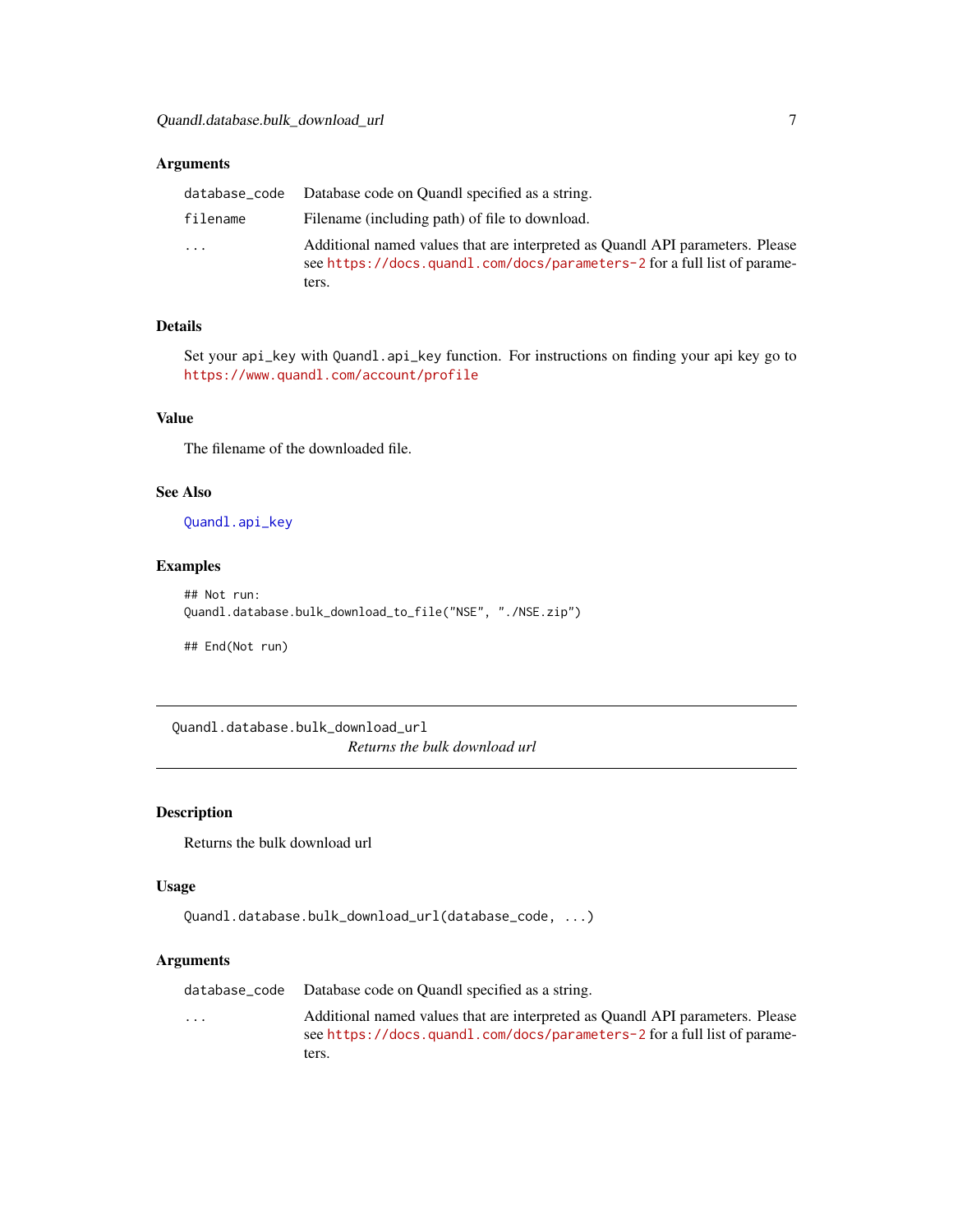#### <span id="page-7-0"></span>Details

Set your api\_key with Quandl.api\_key function. For instructions on finding your api key go to <https://www.quandl.com/account/profile>

#### Value

Returns the download url.

#### See Also

[Quandl.api\\_key](#page-4-1)

# Examples

```
## Not run:
url = Quandl.database.download_url("NSE", download_type="partial")
## End(Not run)
```
Quandl.dataset.get *Retrieves Data from the Quandl Dataset endpoint*

#### Description

Retrieves Data from the Quandl Dataset endpoint

#### Usage

Quandl.dataset.get(code, params)

#### Arguments

| code   | Dataset code on Quandl specified as a string.                                 |
|--------|-------------------------------------------------------------------------------|
| params | A list of parameters to be passed to the Quandl API. Please see https://docs. |
|        | quandl.com/docs/in-depth-usage#get-time-series-metadata for a full            |
|        | list of parameters.                                                           |

#### Details

Set your api\_key with Quandl.api\_key function. For instructions on finding your api key go to <https://www.quandl.com/account/profile>

# Value

Returns a data.frame of the requested data

# See Also

[Quandl.api\\_key](#page-4-1), [Quandl](#page-2-1)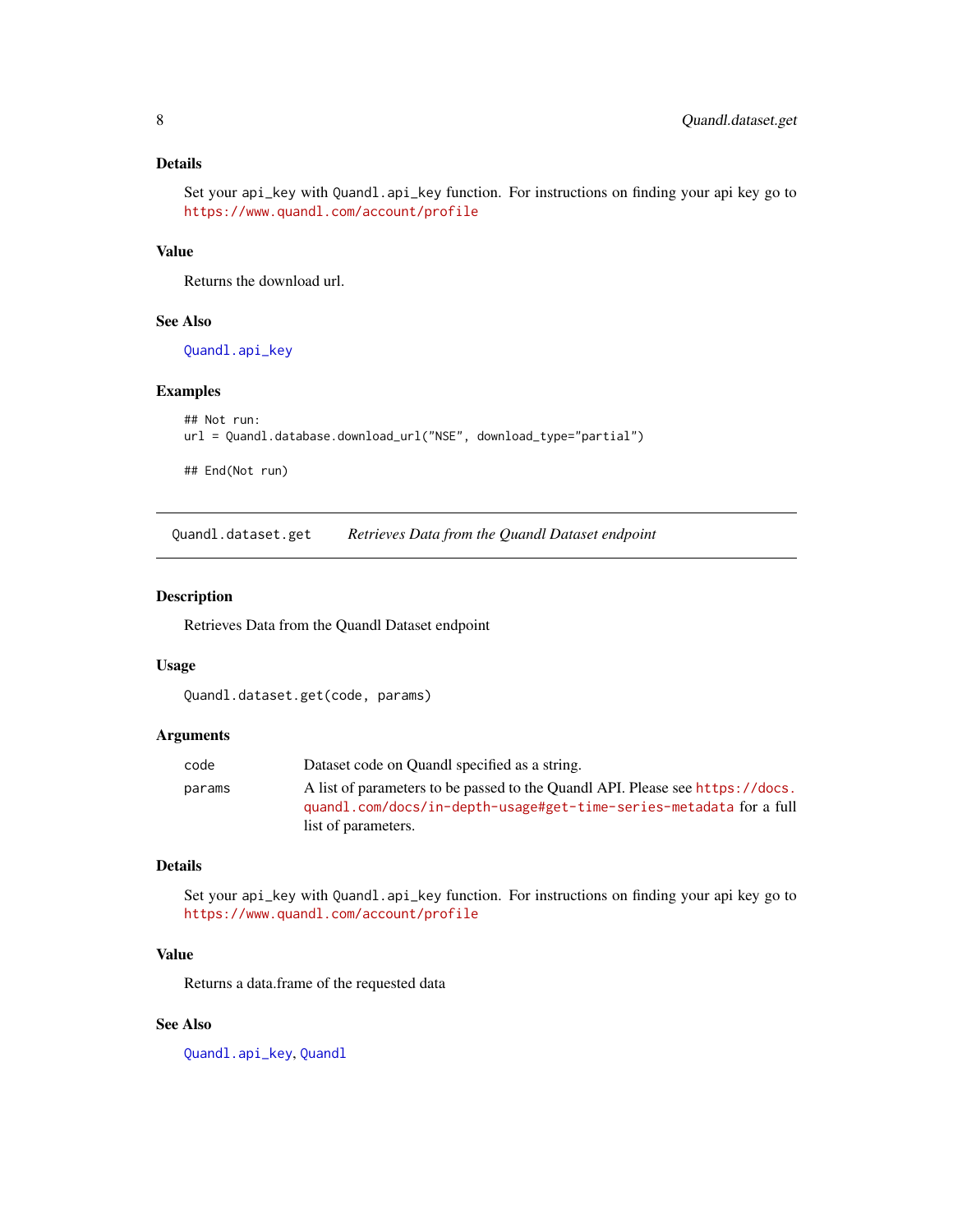# <span id="page-8-0"></span>Quandl.datatable 9

#### Examples

```
## Not run:
quandldata = Quandl.dataset.get("NSE/OIL", list(rows=5))
plot(quandldata[,1])
## End(Not run)
```
Quandl.datatable *Retrieves Data from the Quandl Datatable endpoint*

# Description

Retrieves Data from the Quandl Datatable endpoint

#### Usage

```
Quandl.datatable(datatable_code, paginate = FALSE, ...)
```
# Arguments

|                         | datatable_code Datatable code on Quandl specified as a string.         |
|-------------------------|------------------------------------------------------------------------|
| paginate                | When set to TRUE, fetches up to 1,000,000 rows of data                 |
| $\cdot$ $\cdot$ $\cdot$ | Additional named values that are interpreted as Quandl API parameters. |

# Details

Set your api\_key with Quandl.api\_key function. For instructions on finding your api key go to <https://www.quandl.com/account/profile>

# Value

Returns a data.frame.

# See Also

[Quandl.api\\_key](#page-4-1)

#### Examples

```
## Not run:
Quandl.datatable('ZACKS/FC', paginate=TRUE)
```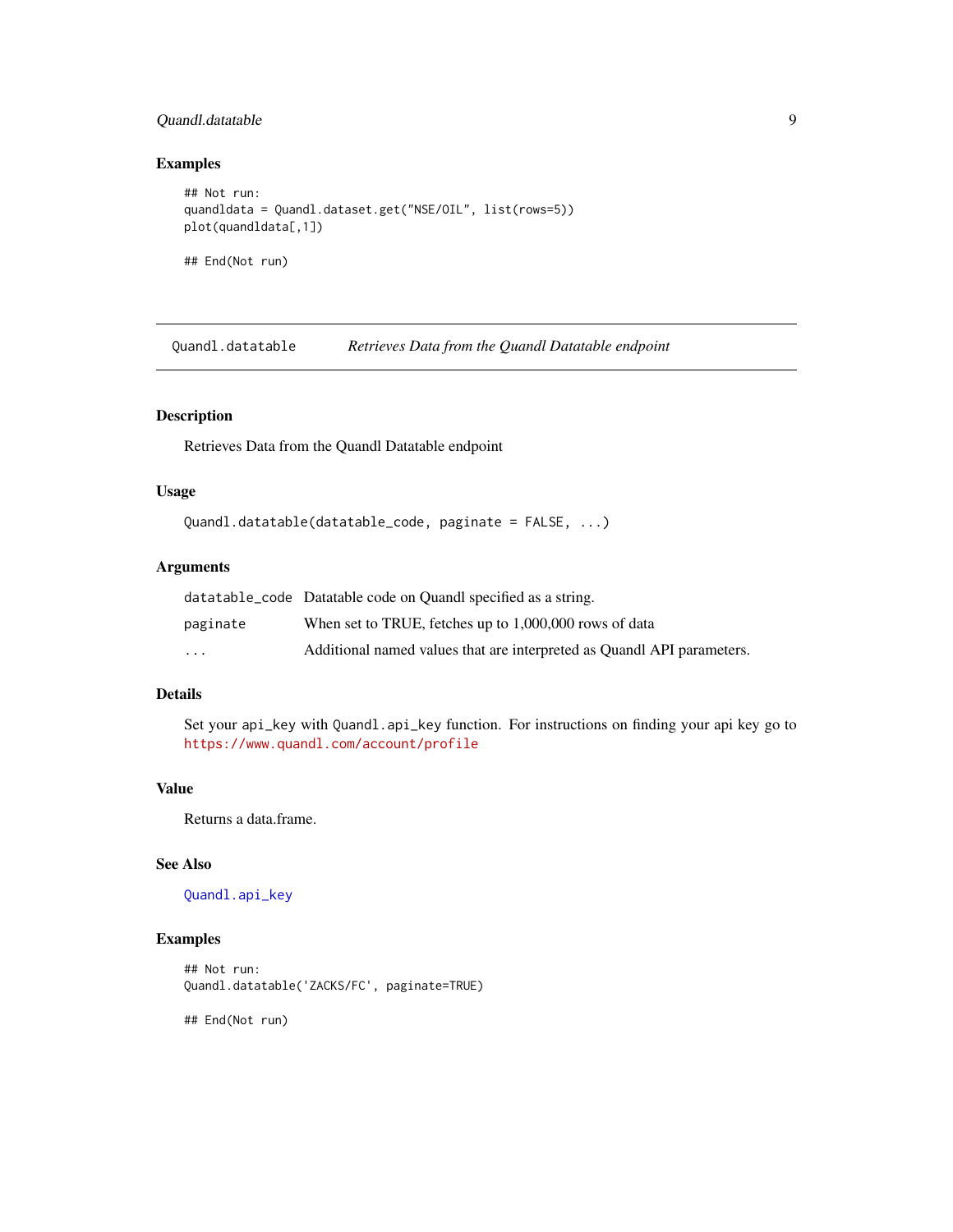<span id="page-9-0"></span>Quandl.datatable.bulk\_download\_to\_file *Downloads a zip with all data requested from a Quandl database*

# Description

Downloads a zip with all data requested from a Quandl database

#### Usage

```
Quandl.datatable.bulk_download_to_file(datatable_code, filename, ...)
```
# Arguments

|                         | datatable_code Datatable code on Quandl specified as a string.         |
|-------------------------|------------------------------------------------------------------------|
| filename                | Filename (including path) of file to download.                         |
| $\cdot$ $\cdot$ $\cdot$ | Additional named values that are interpreted as Quandl API parameters. |

# Details

Set your api\_key with Quandl.api\_key function. For instructions on finding your api key go to <https://www.quandl.com/account/profile>

# Value

Returns a data.frame.

#### See Also

[Quandl.api\\_key](#page-4-1)

# Examples

## Not run: Quandl.datatable.bulk\_download\_to\_file('ZACKS/EE')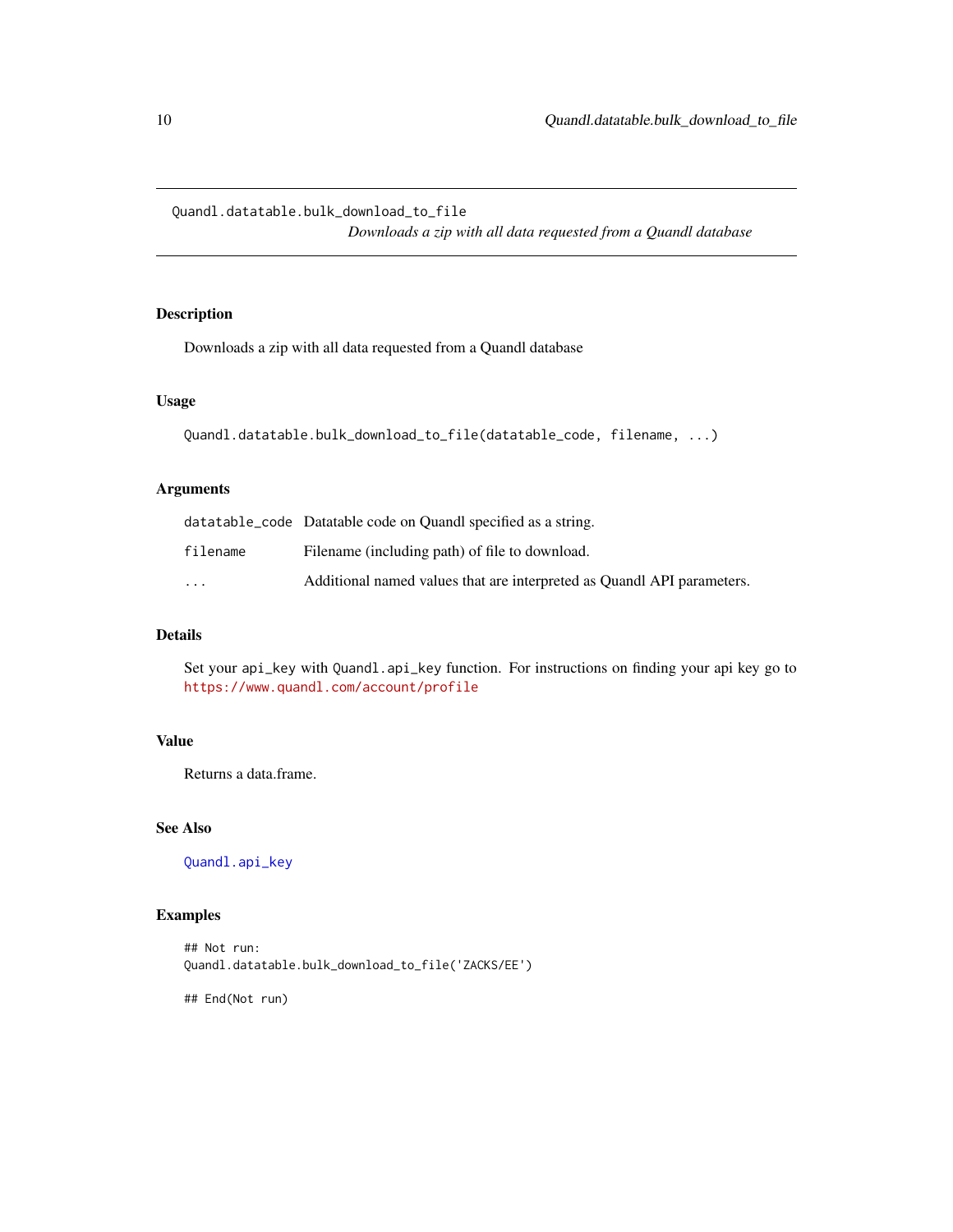<span id="page-10-0"></span>Quandl.datatable.bulk\_download\_url *Generates and returns a bulk download url*

#### Description

Generates and returns a bulk download url

#### Usage

```
Quandl.datatable.bulk_download_url(datatable_code, ...)
```
#### Arguments

datatable\_code Datatable code on Quandl specified as a string.

... Additional named values that are interpreted as Quandl API parameters. Please see <https://docs.quandl.com/docs/parameters-1> for a full list of parameters.

# Details

Set your api\_key with Quandl.api\_key function. For instructions on finding your api key go to <https://www.quandl.com/account/profile>

#### Value

Returns the download url.

#### See Also

[Quandl.api\\_key](#page-4-1)

# Examples

```
## Not run:
url = Quandl.datatable.bulk_download_url("ZACKS/EE", ticker="AAPL")
```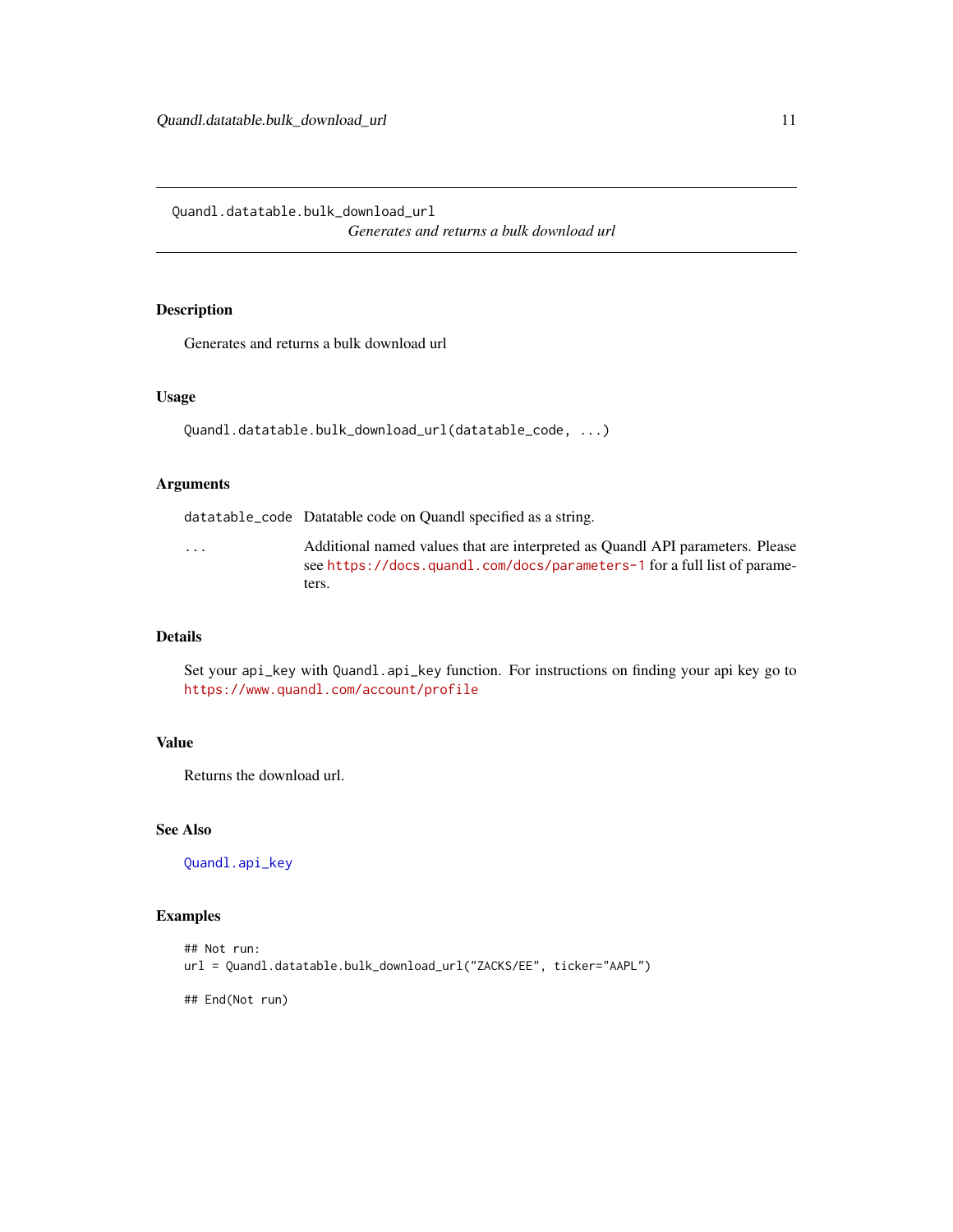<span id="page-11-0"></span>Quandl.pit.asofdate *Retrieves Point In Time Data from the Quandl PIT endpoint. As of date is used to see the table as it was at a specific point in time in the past.*

# Description

Retrieves Point In Time Data from the Quandl PIT endpoint. As of date is used to see the table as it was at a specific point in time in the past.

# Usage

```
Quandl.pit.asofdate(datatable_code, start_date, paginate = FALSE, ...)
```
#### Arguments

|            | datatable_code Datatable code on Quandl specified as a string.         |
|------------|------------------------------------------------------------------------|
| start_date | Lower date as a string.                                                |
| paginate   | When set to TRUE, fetches up to 1,000,000 rows of data                 |
| .          | Additional named values that are interpreted as Quandl API parameters. |

#### Details

Set your api\_key with Quandl.api\_key function. For instructions on finding your api key go to <https://www.quandl.com/account/profile>

# Value

Returns a data.frame.

#### See Also

[Quandl.api\\_key](#page-4-1)

#### Examples

```
## Not run:
Quandl.pit.asofdate('RSM/MSB', '2020-06-11', paginate=TRUE)
## End(Not run)
```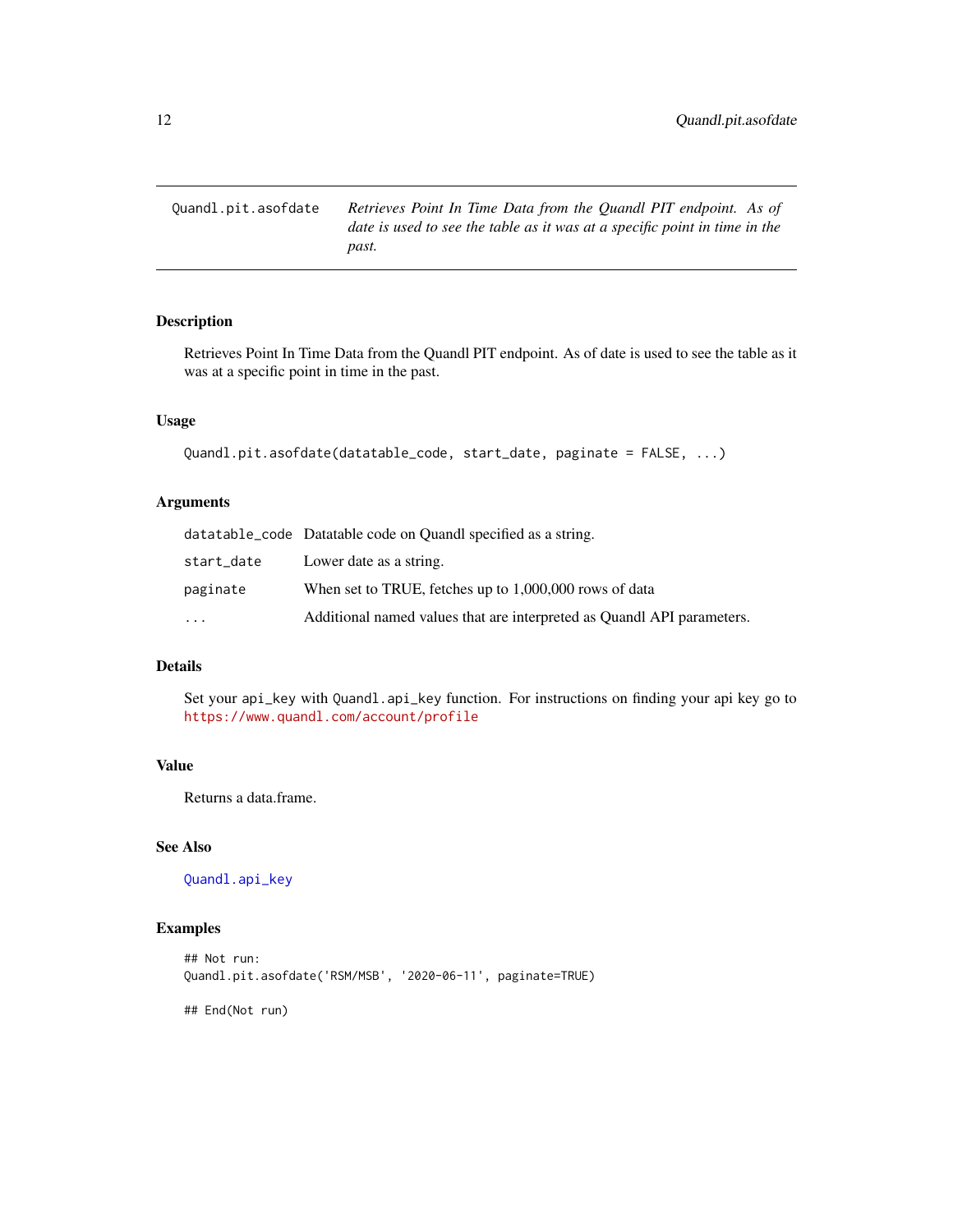<span id="page-12-0"></span>

| Ouandl.pit.between | Retrieves Point In Time Data from the Quandl PIT endpoint. Between        |
|--------------------|---------------------------------------------------------------------------|
|                    | start and end will show all rows that were visible at any point between   |
|                    | two specified points in time. It works inclusively, a row visible exactly |
|                    | at start or exactly at end will be shown too.                             |

Retrieves Point In Time Data from the Quandl PIT endpoint. Between start and end will show all rows that were visible at any point between two specified points in time. It works inclusively, a row visible exactly at start or exactly at end will be shown too.

#### Usage

```
Quandl.pit.between(datatable_code, start_date, end_date, paginate = FALSE, ...)
```
#### Arguments

|            | datatable_code Datatable code on Quandl specified as a string.         |
|------------|------------------------------------------------------------------------|
| start_date | Lower date as a string.                                                |
| end_date   | Upper date as a string.                                                |
| paginate   | When set to TRUE, fetches up to 1,000,000 rows of data                 |
| $\cdots$   | Additional named values that are interpreted as Quandl API parameters. |

# Details

Set your api\_key with Quandl.api\_key function. For instructions on finding your api key go to <https://www.quandl.com/account/profile>

# Value

Returns a data.frame.

# See Also

[Quandl.api\\_key](#page-4-1)

#### Examples

```
## Not run:
Quandl.pit.between('RSM/MSB', '2020-06-11', '2020-06-12', paginate=TRUE)
## End(Not run)
```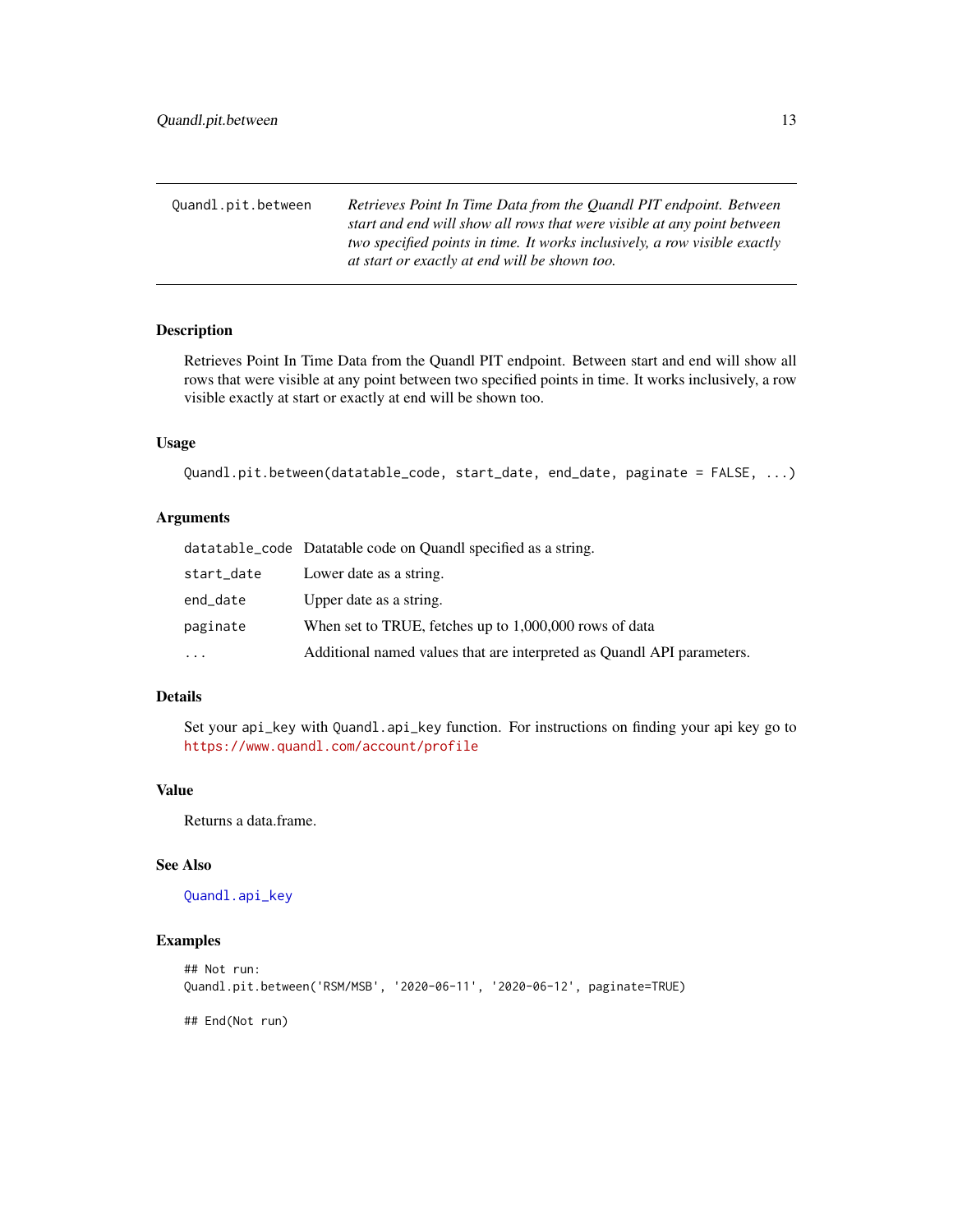<span id="page-13-0"></span>Quandl.pit.fromto *Retrieves Point In Time Data from the Quandl PIT endpoint. From start to end will also show all rows that were visible at any point between two specified points in time, including start, but excluding end.*

#### Description

Retrieves Point In Time Data from the Quandl PIT endpoint. From start to end will also show all rows that were visible at any point between two specified points in time, including start, but excluding end.

#### Usage

```
Quandl.pit.fromto(datatable_code, start_date, end_date, paginate = FALSE, ...)
```
# Arguments

|            | datatable_code Datatable code on Quandl specified as a string.         |
|------------|------------------------------------------------------------------------|
| start_date | Lower date as a string.                                                |
| end_date   | Upper date as a string.                                                |
| paginate   | When set to TRUE, fetches up to 1,000,000 rows of data                 |
| $\cdots$   | Additional named values that are interpreted as Quandl API parameters. |

#### Details

Set your api\_key with Quandl.api\_key function. For instructions on finding your api key go to <https://www.quandl.com/account/profile>

#### Value

Returns a data.frame.

# See Also

[Quandl.api\\_key](#page-4-1)

#### Examples

```
## Not run:
Quandl.pit.fromto('RSM/MSB', '2020-06-11', '2020-06-12', paginate=TRUE)
## End(Not run)
```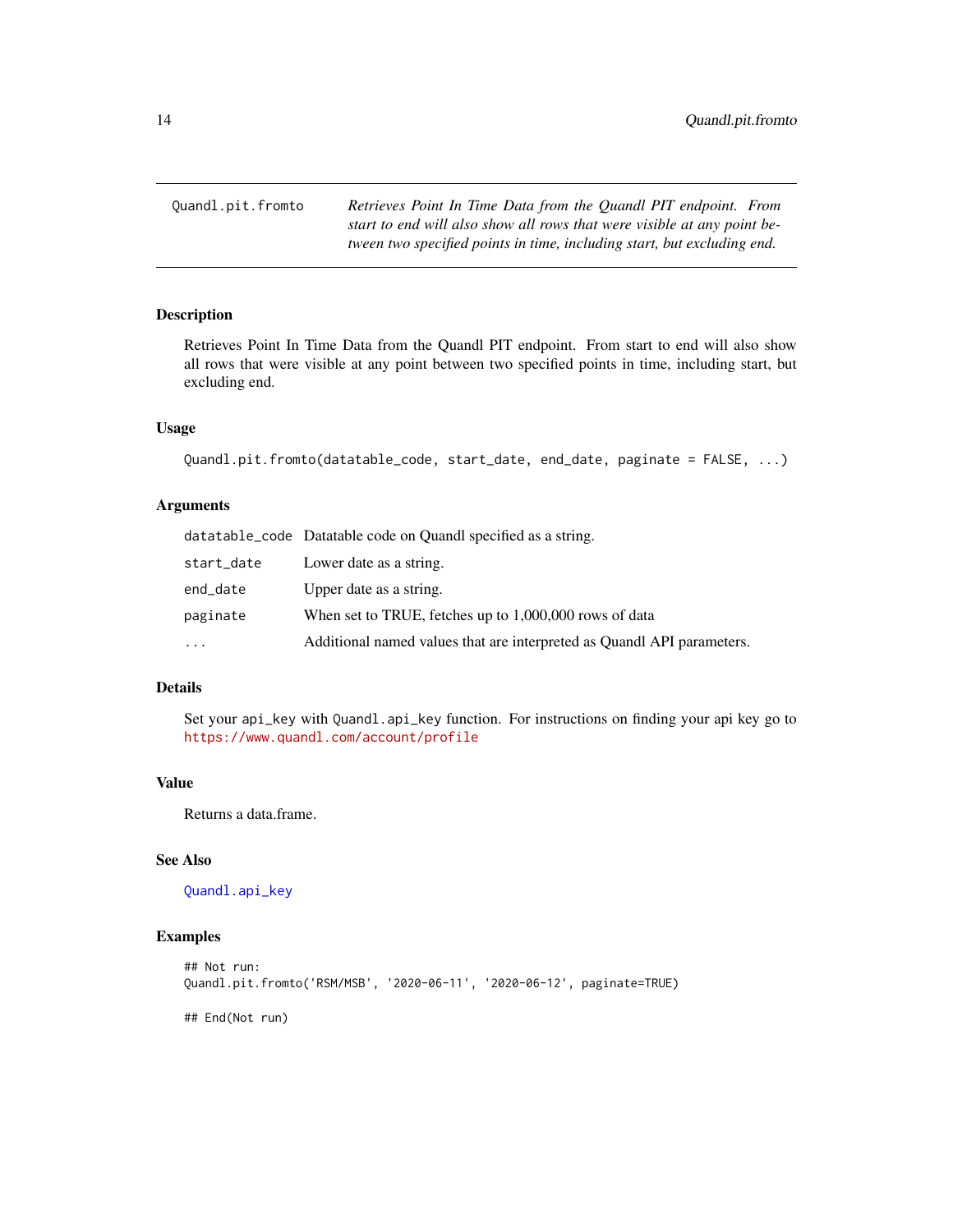<span id="page-14-1"></span><span id="page-14-0"></span>

Search the Quandl database

# Usage

```
Quandl.search(query, silent = FALSE, per_page = 10, ...)
```
# Arguments

| query    | Search terms                                                            |
|----------|-------------------------------------------------------------------------|
| silent   | Prints the results when FALSE.                                          |
| per_page | Number of results returned per page.                                    |
| $\cdot$  | Additional named values that are interpretted as Quandl API parameters. |

# Details

Set your api\_key with Quandl.api\_key function. For instructions on finding your api key go to <https://www.quandl.com/account/profile>

For instructions on finding your authentication token go to https://www.quandl.com/account/profile

#### Value

Search results returned as a data.frame.

# See Also

[Quandl.api\\_key](#page-4-1)

### Examples

```
## Not run:
search.results <- Quandl.search("oil")
```